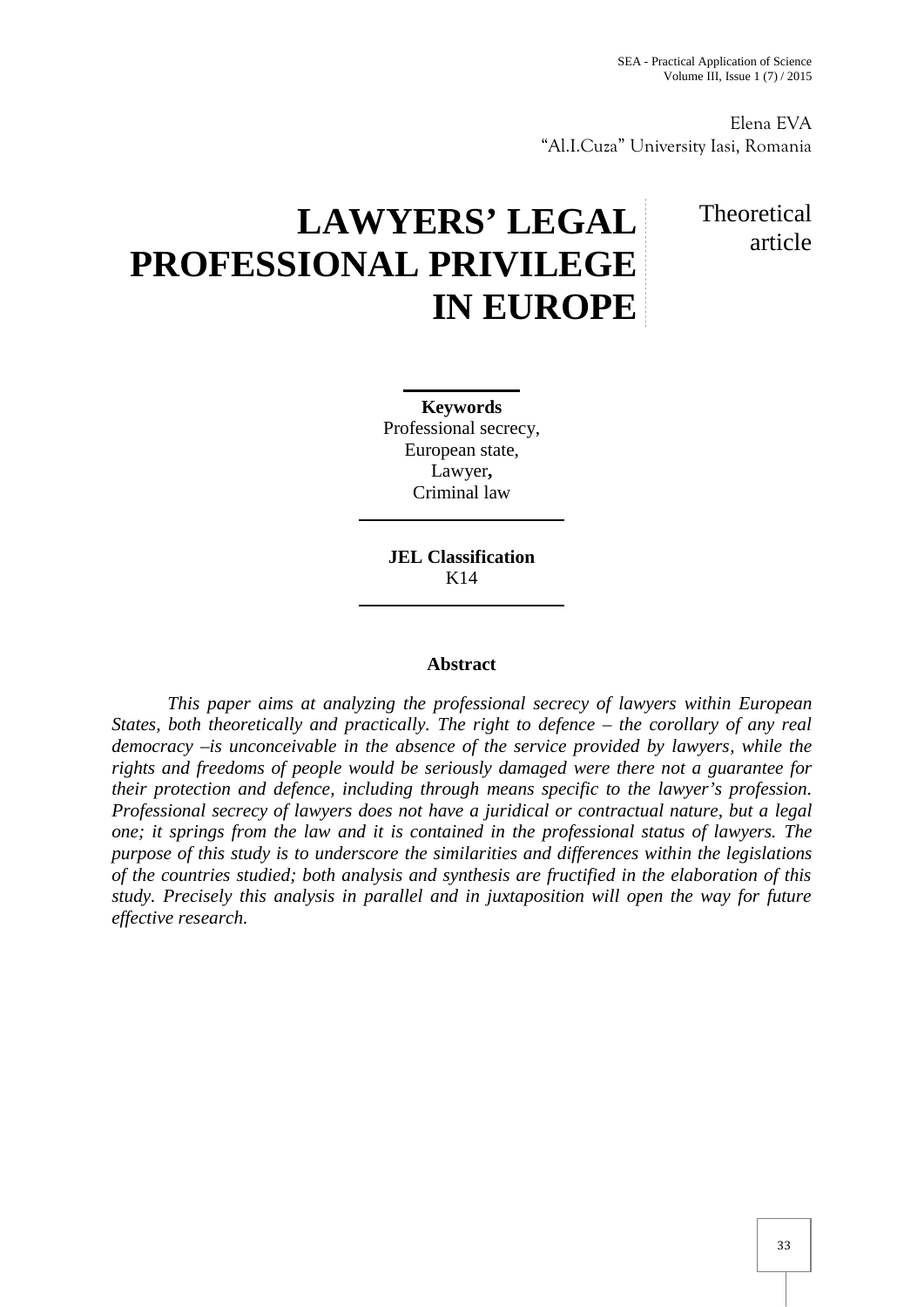The European Court of Human Rights has approached the professional secrecy of lawyers indirectly, which is not surprising, considering that no article within the European Convention on Human Rights expressly guarantees the right to professional secrecy. At the same time, I did not find a definition of professional secrecy in any legislative text, except for deontological texts, which may always be suspected of corporatism. It is important to make a first conclusion at this point: professional secrecy must be respected by the lawyer entrusted with it, because he/she is the debtor of an obligation, which is punished in both criminal and civil law within most juridical systems. The Court made a decision first of all regarding professional secrecy in the context of the right to observing private life, concerning the searches of business premises, such as lawyer's offices (case of Niemietzv. Germany, 16 December 1992, series A, no. 251 –B, case of Wieserand Bicos Beteiligungen GmbH v. Austria, no. 74336/01, case of Xavier Da Silveira v. France, no. 43757/05, 21 January 2010, case of Turcon v. France, 30 January 2007, case of Jacquier v. France, decision no.45827/07 of 01 September 2009, case of Tamosius v. Great Britain,no.62002/00, 19 September 2002, case of Smirnov v. Russia, no. 71362/01, 07 June 2007, case of Roemenand Schmit v. Luxembourg, no.51772/99, 25 February 2003, case of Iliya Stefanov v. Bulgaria, no.65755/01, 22 May 2008, etc). In most cases, in terms of searches in lawyer's offices, the issues concerned the level of proportionality principle: the Court was analyzing whether the interference was in conformity with legal requirements. For instance, in the case of Petri Sallinenv. Finland, 27 September 2005, The Court assessed that the Finnish law failed to provide proper juridical guarantees, because it did not state the circumstances under which confidential documents may make the subject of searches. The tapping of telephone conversations (Favreau, B.,2008),the control of lawyer-client privileged correspondence, as well as the observance of the right to a fair trial generated a rich correspondence of the Court (e.g.,case of Campbell v. Great Britain, 25 March 1992, series A, no. 233, case of Erdem v. Germany, no. 38321/97, 5 July 2001, case of Kopp v. Switzerland, 25 March 1998,Chadimova v. Czech Republic, no. 50073/99, 18 April 2006, case of Jankauskasv. Lithuania, no.59304/00, 24 February 2005, case of Kepeneklioglu v. Turkey, no.73520/01, 23 January 2007, case of Schonenbergerand Durmaz v. Switzerland, 20 June 1988, series A, no. 137, case of Foxley v. Great Britain, no.33274/96, 20 June 2000,case of Brennan v. Great Britain, no.39846/98, case of Ocalan v. Turkey, no.46221/99, 12 March 2003, case of Sarban v. Moldova, no.3456/05, 4 October 2005, case of

Modarca v. Moldova, no.14437/05, 10 May 2007). The relative jurisprudence of the European Court of Human Rights underlines the specific status of lawyers and their privileged regime in the relationship with their clients. The observance of professional secrecy of lawyers is an aspect of their private lives and of the clients' private lives; at the same time, it represents an indispensable guarantee of the right to a fair trial. All interference must be stipulated by the law and well justified, proportionate in a democratic society.

Professional secrecy is extremely important from a practical perspective and in terms of principle. In all the States of the European Union, the confidentiality governing the lawyer client relationship is legally protected. There is only one purpose in this sense: protecting the person who needs counselling and legal assistance from a lawyer (Laguette, S.P.,1978).

The legal basis of professional secrecy in Austria is legislative: the relevant professional law (sect.9, Lawyers Act, Rechtsanwaltsordnung– RAO) and the provisions in the different procedural laws are federal laws (Bundesgesetze). According to Section 9, paragraph 2, of Lawyers Act, the lawyer is bound by professional secrecy in matters which have been confided to him/her and which have otherwise become known to him/her in his/her capacity as a lawyer, whose confidentiality is in the interest of his/her party. He/she is entitled to claim legal professional secrecy in legal and other official proceedings. In addition, Section 157, paragraph 1, subparagraph 4, of the code of Criminal Procedure and Section 104, paragraph 2, of the Finance Criminal Act, rule that a lawyer is entitled to refuse to give evidence in matters which have been confided to him/her in his/her capacity as a lawyer. This also applies to the staff of a lawyer and to candidate lawyers. This right of the lawyer, of his/her staff and candidate lawyers may not be circumvented and could otherwise lead to nullity of investigative measures (section157, paragraph 2, Code of Criminal Procedure).Since confidentiality is one of the foundations of the entire profession, a lawyer commits the disciplinary offence of violation of professional rules – which can even be committed by negligence – if he/she does not comply with these requirements or tries to breach secrecy with regard to other persons subject to the duty of confidentiality. Furthermore, he/she disrespects the honour and reputation of the lawyers' profession.

In Denmark, the question of duty of confidentiality and the exclusion of witnesses has been decided by the Danish High Court in a judgement of 29 July 2009, SKM2009.489.HR. Alawyer who had refused to be examined as a witness, citing his/her duty of confidentiality, was ordered by the High Court judgement to give evidence and to present a complete transcript of the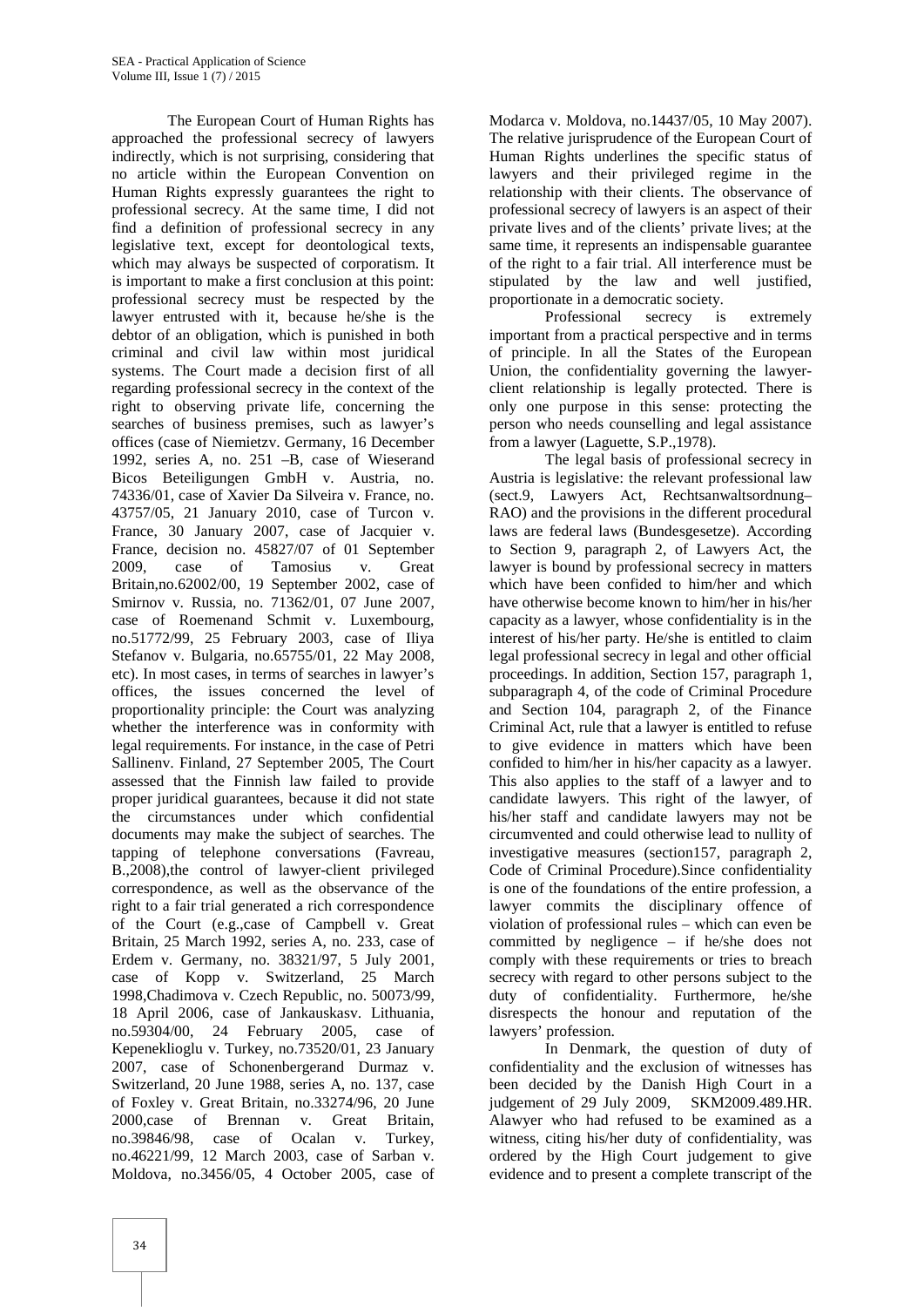articles of association of a fund in Liechtenstein.The legal opinion of the Danish Law Society against the duty to give evidence did not lead to another result. Under section 129 of the Administration of Justice Act, the rules of the Danish Penal Code on misuse of confidential information in public offices also apply to lawyers and assistant lawyers. From sections 152-152f of the Penal Code, it appears that a person who acts or has acted in a public duty or office and who is not entitled to pass on or exploit confidential information of which he/she has obtained knowledge is subject to penalty or imprisonment for up to six months. In 2007, a lawyer acting as counsel for the defence was subject to 30 days of suspended prison sentence and disqualification of his right to be engaged in criminal cases for one year as he – in a criminal case concerning violation of Section 191 of the Penal Code –as counsel for the defence had passed onto his client's wife, during three phone conversations, information from a Court meeting held behind closed doors and from the case documents about the defendant's point of views and explanations concerning the charges raised.

In Spain, professional secrecy of lawyers originates in the legal texts known as Partidas de Alfonso X el Sabio, dating to the  $12<sup>th</sup>$  century. In the modern era, Article 543.3 of the organic law that consecrates constitutional rights (LOPJ, N.6/1985) mentions the professional secrecy of lawyers, confirmed by the jurisprudence in numerous decisions. The most important of such decision was taken on 17 February 1998 by the Spanish Supreme Court. Unfortunately, the regulation of professional secrecy is dispersed in different legal texts, reason for which it is difficult to delimit it in the context of domestic legislative framework. In this sense, I mention Article 24 of the 1978 Constitution, Article 6, 32.1 within the General status of Spanish lawyers(ECGAE), Articles 199.2 and 467.2 of the Criminal Code, as well as the provisions of the Code of Criminal Procedure, Articles 263, 416, 464 and 707. In the lawyer-client relationship, the interpretation of the aforementioned norms must be absolutely restrictive, because a lawyer, through his/her social function, is the guardian of his/her client's private life (Fenoll, N.J., 2010). Through decision no. 302/2008 of 27 May 2008, the Supreme Court sentenced two lawyers who had disclosed of professional secrecy to one years and a half in prison.

In Estonia, the obligation to maintain professional secrecy proceeds from the Bar Association Act and the Code of Conduct of Estonian Bar Association. The relationship between lawyer and client is founded upon trust. Therefore, all information given or received by him/her in the course of rendering legal services is confidential. A

lawyer shall accordingly respect the confidentiality of all information given to him/her by his/her client, shall ensure that no third person had access to the client's documents drafted by the advocate in the course of rendering legal services to the client, which are in his/her possession in connection with handling the client's matter. The obligation of confidentiality is not limited in time. The lawyer shall comply with the confidentiality obligation also after the termination of his/her professional activities. The violation of the confidentiality obligation cannot be justified by public interest or the fact that this would allow better protection of the client's interests (Bar Association Act, Section 45, Penal Code Section 157, Code of Criminal procedure, Section 72, subsection 1, clause 2) .

In the Swiss law, the professional secrecy of lawyers is mentioned in four federal laws and in the Ethical Code of the Swiss Bar association. Article 13 under Lawyers Law (LLCA) sets forth the lawyer's duty of professional secrecy concerning all information disclosed to him/her by his/her client. In case of ATF 125 I 46 of 30 November 1998, the Federal Court decided it is inadmissible to use phone recordings between lawyer and client if the defendant is the client– suspected of procuring. To the same extent, the Court posits that, if the defendant had been the lawyer, the interest of criminal prosecution would have prevailed, hence weaving lawyer-client privilege. Therefore, the person bound to professional secrecy cannot use it in court if he/she is the one prosecuted.

In the French law, (Dalloz, 1977)the main legislative acts of this principle are Law no. 71 – 1130 of13December 1971 on the reform of certain judiciary and legal professions (Articles 66-5), Code of Criminal Procedure, (Articles 226-13) Decree no. 2005-790 of 12 July 2005 (Article 4), National Regulation (R.I.N.) of the lawyer's profession (Article 2) (Barbieri et al., 2014). In criminal law, searches of a lawyer's office can only be conducted by an instruction judge, in the presence of the Bar's dean; the latter has the possibility of opposing to the taking of certain documents susceptible of violating professional secrecy (Conseil de L'Europe, 2011). Concerning telephone tapping, the criminal jurisprudence of the Court of Cassation decided that all telephone conversations between lawyer and client are null if they regard the right to defence (Daoud, E. & Bouche, B., 2014).

In Germany, professional secrecy is a duty and right which has a constitutional, legislative and professional basis. It is defined in Article 203, paragraph1, no. 3, of the Criminal Code (Strafgesetzbuch), Article 43a, paragraph 2 of the German lawyers Act (Bundesrechtsanwaltsordnung), Article 2 of the Rules of Professional Practice (Berufsordnung fur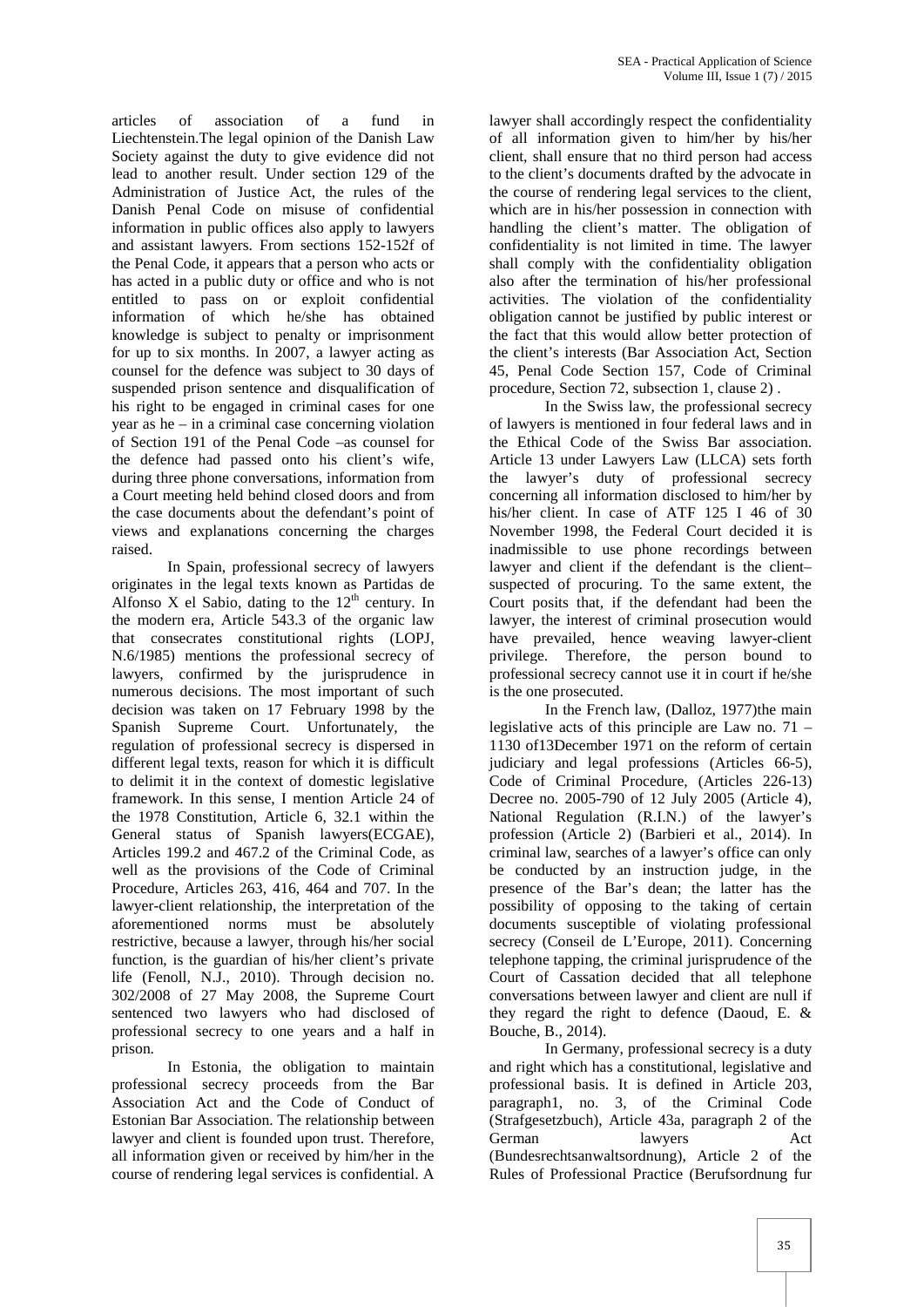Rechtsanwalte). There is a duty to create a privacy sphere for professional secrecy. A lawyer, who – for promotional reasons – arranges for the first consultation with his potential client to take place in a coffee bar, breaches his/her duty of in relation to professional secrecy. This was held by the Higher Regional Court of Dusseldorf (OLG Dusseldorf, decision of 17 July 2007, I-20 U 54/07, 20 U 54/07). The Court held that a lawyer should not bring his/her clients to a position in which they might waive compliance to confidentiality without being aware of it. On one hand, it can be assumed that someone who asks for consultation in a coffee bar knows that other people can listen to their conversation. Therefore, the client's agreement is generally assumed. On the other hand, inexperienced clients are often not aware of the consequences of their consent.

In Hungary, this professional confidentiality is called *ugyvedititoktartas*(the closest translation would be "secrecy of lawyers") and is regulated by the Act XI of 1998 on Lawyers (the Lawyers Act). In criminal procedures, the protection of privileged information and data is even stronger because a defence lawyer in a criminal procedure cannot be questioned as a witness with regard to what was revealed to him/her (Article 81b of the Act XIX of 1998 on Criminal Procedure). That is the case even if the client has waived him/her from the obligation of keeping the secret. The Supreme Court also pointed that out that it is irrelevant whether the defender is a lawyer, a junior lawyer or an appointed lawyer and it is also not important whether the lawyer acted only in certain stages of the procedure or during the entire procedure because the prohibition to testify adheres to the function of being a defence lawyer.

In Italy, this principle is regulated by article  $9$  – Duty of secrecy and confidentiality – within the Italian Code of Conduct (Codicedeontologicoforense), Article 622 within the Italian Criminal Code (CodicePenale), Article 200, Article 256 within the Italian Criminal Procedural Code. The Italian Constitutional Court had to intervene to state that the obligation of keeping professional secrecy concerns both full lawyers and candidate lawyers with whom they collaborated in the past.

In Liechtenstein, it is a criminal offence – according to Article 121 of the Liechtenstein Act on Criminal Law – if a lawyer breaks a secret of information he/she has acquired in his/her position as lawyer, and if this disclosure may violate a client's eligible concern. Case law regarding professional secrecy is neither very frequent nor does it cover very different topics. Leading case STGH 2007/130 (judgement of 30 June 2008 of the Liechtenstein Constitutional Court) reflects the importance of protecting the client's identity

through the legal professional secrecy (which is regulated in art. 15, Act on Lawyers) and the lawyer's right to refuse making a statement before Court (which is regulated in 107, paragraph 1, subparagraph 3, Liechtenstein Act on Criminal Procedure).

In Norway, the Criminal Procedure Act (Section 119) regulates that, without the consent of the person entitled to the preservation of secrecy, the Court may not receive any statement from clergymen in the State church, priests or pastors in registered religious communities, lawyers, defence counsels in criminal cases, conciliators in matrimonial cases about anything that has been confided to them in their official capacity.

Confidentiality in the Dutch law system consists of the obligation of secrecy (geheimhoudingsplicht), backed by the right to refuse to testify in Court (verschoningsrecht). The first aspect can be found in article 272 of the Dutch Penal Code:"who wilfully infringes any secret of which he knows, or can reasonably be presumed to know, that he is obliged to keep, on the basis on his office, profession or statutory provision."The second aspect is provided by article 218 of the code of Criminal Procedure, stating,"He who, by virtue of his appointment, profession or office is bound by confidentiality can be excused from the obligation to testify with regard to information that he has been entrusted with in that quality."

In Portugal, rules regarding professional secrecy not only protect the specific interests of the client but also play an important role in protecting social and public order. Therefore, it is regarded as a duty of the lawyer and a right of the client. In some situations, it is also regarded as a right of the lawyer (e.g.,even if the client waives professional secrecy and thus authorises the lawyer to disclose information protected by legal privilege, and even if he/she obtained the permission of the President of the Regional Office of the Bar (ConselhoDistrital) to reveal information covered by law, he/she may still choose not to disclose that information ).

There are two categories of privilege in the United Kingdom: legal advice privilege and litigation privilege. The first essentially protects all communications between lawyer and client which make up the process of seeking and obtaining legal advice. This type of privilege is applicable even if the client does not bring legal proceedings. Litigation privilege is a wider concept and protects communications (including those not generated by lawyers)which come about for the main purpose of collecting evidence for use in legal proceedings.

There are similarities in all national legislations, because the professional secret has three foundations: legal basis – depending on the country, it is established either in the Constitution (or else in a basic law of similar scope) or in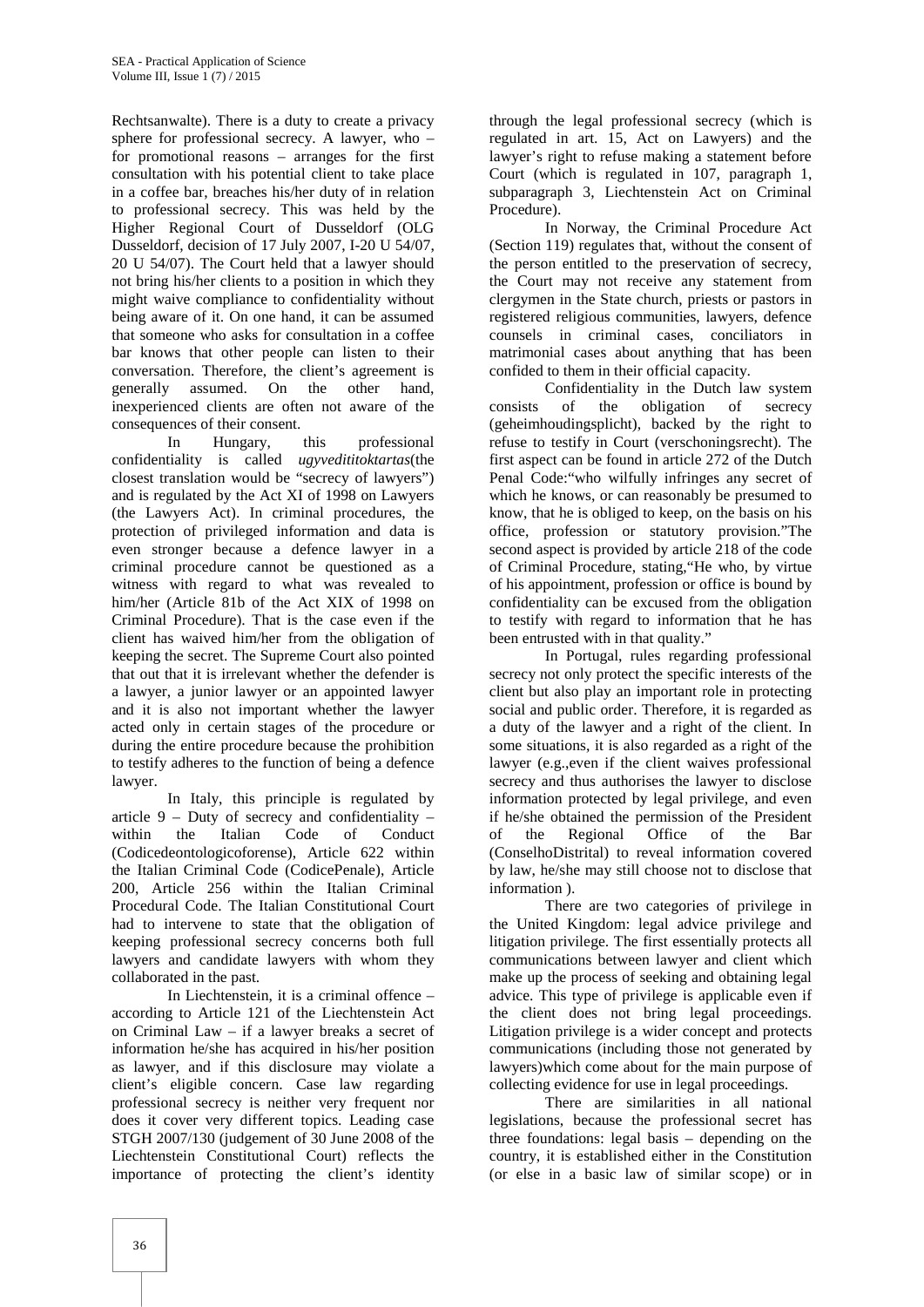criminal law, in procedural law, which provides sanctions for its infringement), professional basis and contractual basis. Professional secrecy has become an increasingly delicate topic due to the technological development of our times. Is the lawyers' use of social networks compatible with the Ethical Code? Additional guarantees are required concerning the safety of professional secrecy. The observance of private life must always prevail to the right to information (Benichou, M. et al., 2014).

The real difficulties begin to appear when – general principles aside – factual situations where secrecy, by force of circumstances, conflicts with other values. This explains the actions of certain legislators who, for various good reasons (such as fighting terrorism, drugs, human trafficking, money laundering) adopt texts that limit or eliminate secrecy. In the view of many national laws, such exceptions must be strictly justified by the need to respect values which are higher clearly proportional to the goal pursued. However, the freedom of national legislators is also limited by the international standards accepted by the Member States of the Council of Europe and of the European Union. Furthermore, search and seizure at a lawyer's office should be legally justified and it should comprise specific procedural safeguards. The legality of such measures implies pursuing a legitimate goal (e.g. the prevention or prosecution of criminal offences, the defence of order or economic well-being) subject to the criteria of necessity and proportionality. In regards to specific procedural safeguards, these at least imply that the measure should be ordered and led by a judge, in the presence of the president of the Bar or his/her representative, who must have the effective power of confiscating documents he/she deems to be protected by secrecy, under the supervision of an independent judge (who should not be the judge in charge of the investigation). The Strasbourg Court, while making lawyers' professional secrecy a part of the right to privacy, does not limit these principles to searches at a lawyers' office or professional domicile, but extends them to his/her private domicile or ancillary offices, even in other States. Similarly, being a lawyer regularly [5] Favreau, registered with an Order is sufficient, and the authority undertaking the search does not need to determine whether the lawyer is acting within his/her traditional mandate as representative in court or legal counsel or whether he/she has complied with the compulsory secondary registration procedures in case he/she is established in a host country under his/her home title. The point is not to bestow any privilege or immunity on lawyers, but simply to ensure that, on the occasion of a perfectly legal and legitimate search – whether against a lawyer for infringement suspicions,

against one of the his/her clients, or during his/her practice of another activity or mandate other than that of his/her profession – confidentiality, to which all other clients or third parties who are not concerned by the matter are entitled, is not adversely affected. It therefore falls to the European Bar to redefine legal privilege, to draw its outlines by emphasising on all its common points and by overcoming differences in details, guided only by the interests of clients, the profession and the rule of law. Its survival will then no longer be at risk. The case law of European courts offers us good reasons to hope and solid ground for thought.

**This paper is a result of a research made possible by the financial support of the Sectoral Operational Programme for Human Resources Development 2007-2013, co-financed by the European Social Fund, under the project POSDRU/159/1.5/S/132400 - "Young successful researchers – professional development in an international and interdisciplinary environment".**

**References**

- [1] Barbieri, J.F., Maurel, C.B. &Lepeltier, D. (Eds.). (2014). Professions libérales (Liberal Professions). Levallois: Éditions Francis Lefebvre.
- [2] Benichou, M., Bollet, M., Chambel, B., Ducasse, M., Eydoux, P., Forget, J.L., Frison – Roche, M.A., Rolland, G., Medina, J.L. &Wickers,T. (2014). Avocatsetordre du 21 e siècle. Lawyers and Order of the 21st Century). Paris: Dalloz.
- [3] Conseil de L'Europe (2011). Perquisitionsetsaisies au domicile d'un avocat (Searches and Confiscations at a Lawyer's Domicile). Journal du droit international, no. 4, pp. 1331 – 1333.
- [4] Daoud, E. & Bouche, B (2014). Interceptions judiciaires: "Mais qui gardera les gardiens?" (Judiciary Interceptions: "But Who Guards the Guardians?"). Actualité juridique pénale, pp. 133.
- B. (2008). L'avocatdans le droiteuropéen (The Lawyer in the European Law). Brussels: Bruylant.
- [6] Fenoll, N.J. (2010). Les déontologies des professions du droit :approcheespagnole (Deontologies of Law Professions). France: ÉditionsLamy.
- [7] Laguette, S.P. (1978). L'avocatdans les neufétats de la communautéeuropéenne (The Lawyer in the Nine States of the European Community). Paris: APIL.
- [8] Répertoire de Droitpénal (Criminal Law Repertory) (1977). Dalloz.